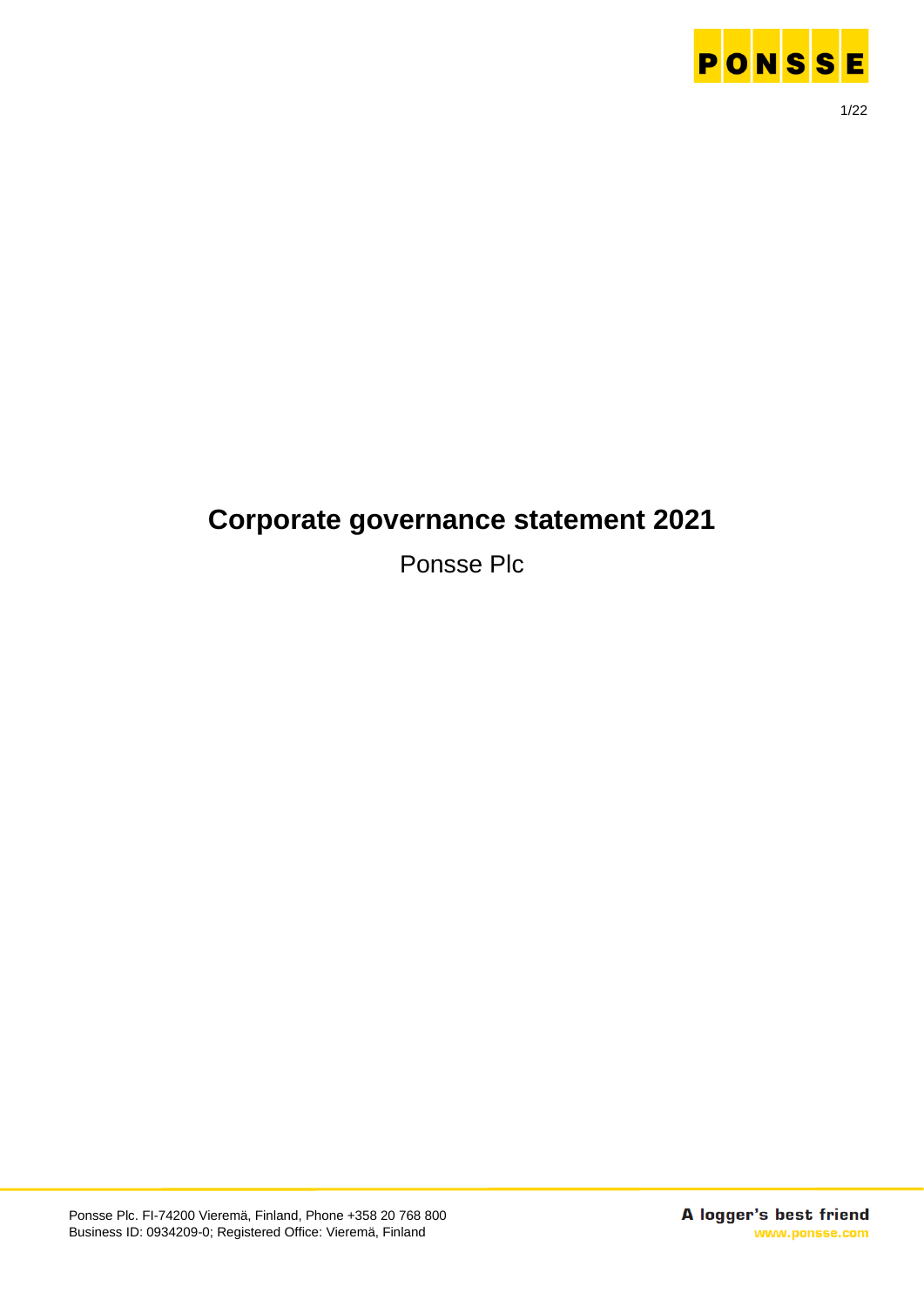

## Contents

| Election criteria for Board members, and diversity in the Board of Directors  9 |  |
|---------------------------------------------------------------------------------|--|
|                                                                                 |  |
|                                                                                 |  |
|                                                                                 |  |
|                                                                                 |  |
|                                                                                 |  |
|                                                                                 |  |
|                                                                                 |  |
|                                                                                 |  |
|                                                                                 |  |
|                                                                                 |  |
|                                                                                 |  |
|                                                                                 |  |
|                                                                                 |  |
|                                                                                 |  |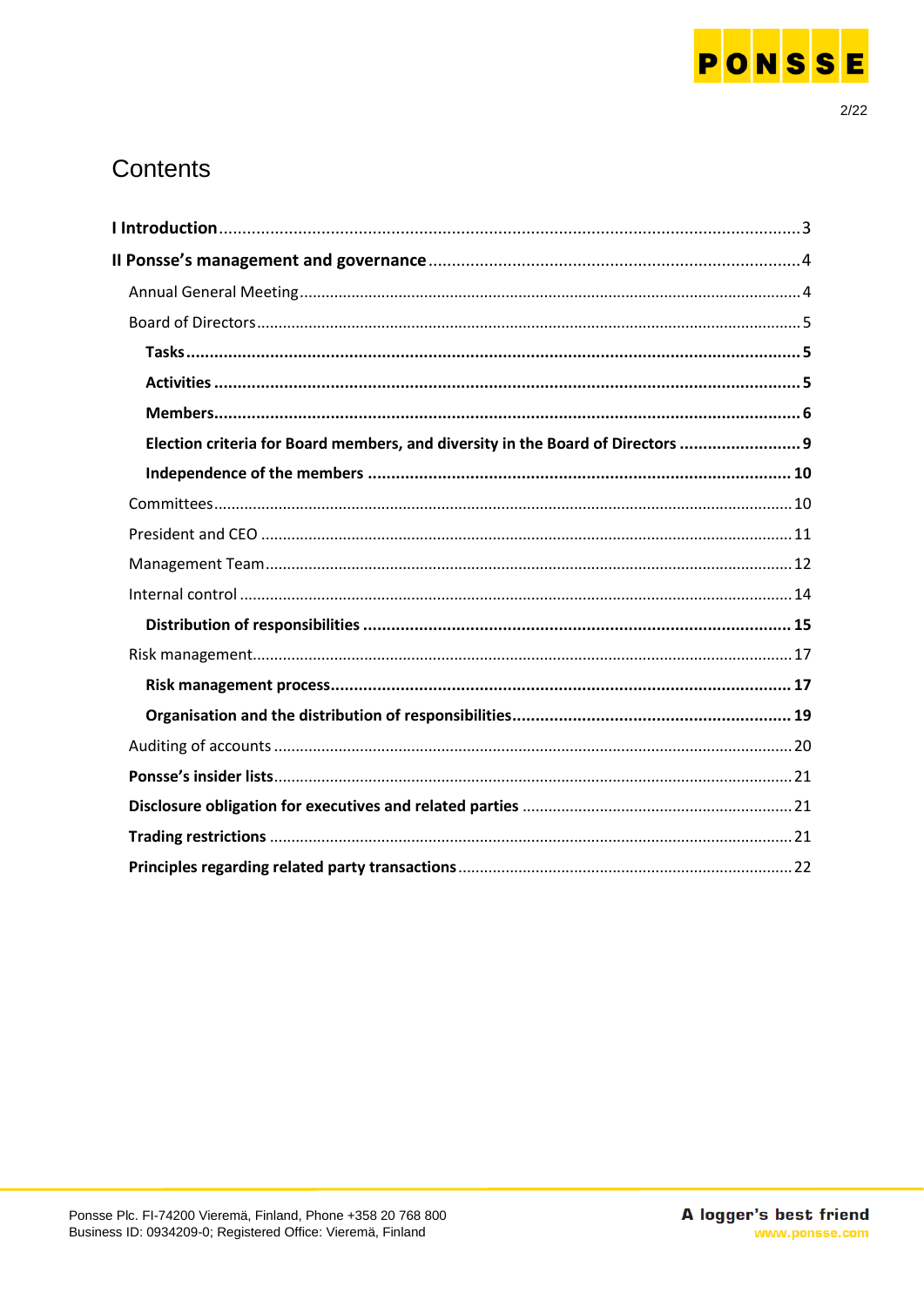

# <span id="page-2-0"></span>**I Introduction**

Corporate governance at Ponsse Plc (hereinafter also "*the company*" or "*Ponsse*") is based on existing legislation, Ponsse's Articles of Association and policies set by the company's administrative bodies. In addition, the company complies with the Financial Supervisory Authority's guidelines and regulations. The company's ethical values are described in more detail in Ponsse's Code of Conduct, available on the company's website.

Legislation obligates listed companies to compile an annual corporate governance statement. This statement has been prepared to correspond to the Corporate Governance Code for Finnish listed companies, which has been approved by the Board of Directors of the Securities Market Association and supplements legal obligations. It entered into force on 1 January 2020 and is available at [www.cgfinland.fi.](http://www.cgfinland.fi/) The Corporate Governance Code is based on the principle of comply or explain, according to which deviations from individual recommendations are possible for justified reasons. Ponsse complies with the Corporate Governance Code as a whole with the exception of Recommendation 10 issued for the independence of members of the Board of Directors. The main reason for deviating from the recommendation is Ponsse's history as a strongly family-owned company. The deviation is further explained below.

The statement has been issued as a document separate from the annual report, and the company's Board of Directors discussed and approved it at its meeting held on 21 February 2022. KPMG Oy Ab, the company's auditor, has also verified that the statement has been issued and that its description of the main features of internal control and risk management systems related to the financial reporting process are in line with the financial statements. The corporate governance statement and the remuneration report required by it will be made available on Ponsse's website at <http://www.ponsse.com/fi/sijoittajat> when the financial statements and the annual report are published. Other information related to the company's governance is also available on Ponsse's website.

The purpose of the corporate governance principles is to ensure ethical business principles and practices, as well as a high level of professionalism. This statement on the company's corporate governance system increases the transparency of operations, allowing shareholders to assure themselves that Ponsse is managed lawfully and efficiently and in the company's best interests. Good governance and clear governance principles serve both the company's management, and its shareholders and investors.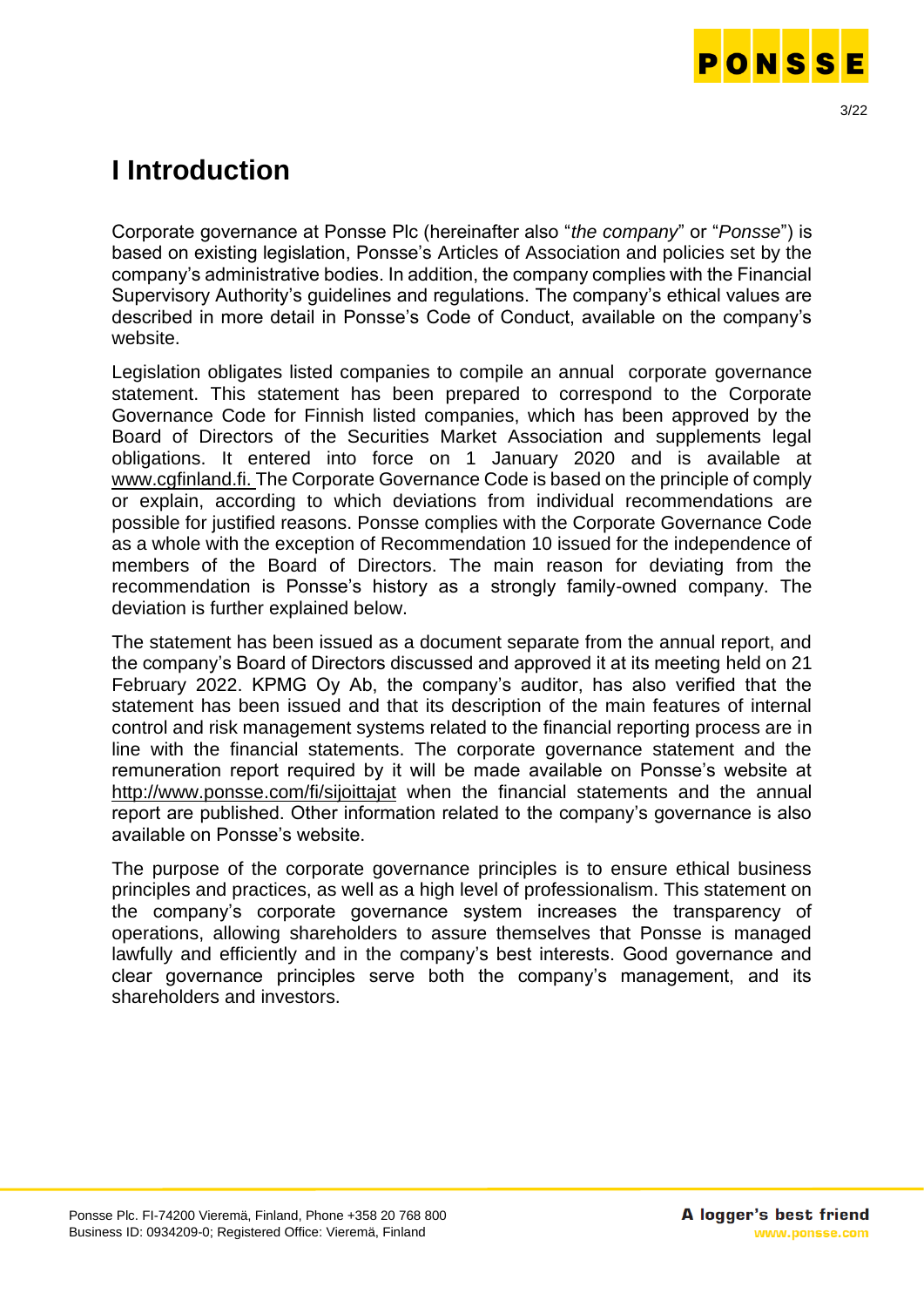

# <span id="page-3-0"></span>**II Ponsse's management and governance**

Ponsse Plc's business operations are the responsibility of the Annual General Meeting and the Board of Directors, as well as the Management Team chaired by the President and CEO.



## <span id="page-3-1"></span>**Annual General Meeting**

The Company's highest decision-making body is the Annual General Meeting, where shareholders have the right to speak, ask questions of the company management and vote. The Annual General Meeting is held once a year on a date determined by the company's Board of Directors, however, before the end of June. An extraordinary general meeting will be convened if the Board of Directors deems it necessary or if it is required by the auditor or shareholders who collectively hold at least one tenth of all shares. Meetings will be held in Vieremä, Iisalmi or Kajaani. Ponsse Plc's 2021 Annual General Meeting was held in Vieremä on 7 April 2021.

The most important matters to be decided at the Annual General Meeting include:

- approving the financial statements,
- electing the Board members and the auditor,
- deciding on fees for the Board members and the auditor,
- deciding on the discharge from liability of the members of the Board of Directors and the President and CEO,
- deciding on the distribution of the company's assets, and
- amending the company's Articles of Association.

The Annual General Meeting is convened by the company's Board of Directors. A notice about the Annual General Meeting is published on the Ponsse's website, and also, at the discretion of the Board, in a broad-circulation newspaper, no earlier than three (3) months and no later than twenty-one (21) days before the Annual General Meeting. The agenda and other documents relating to the Annual General Meeting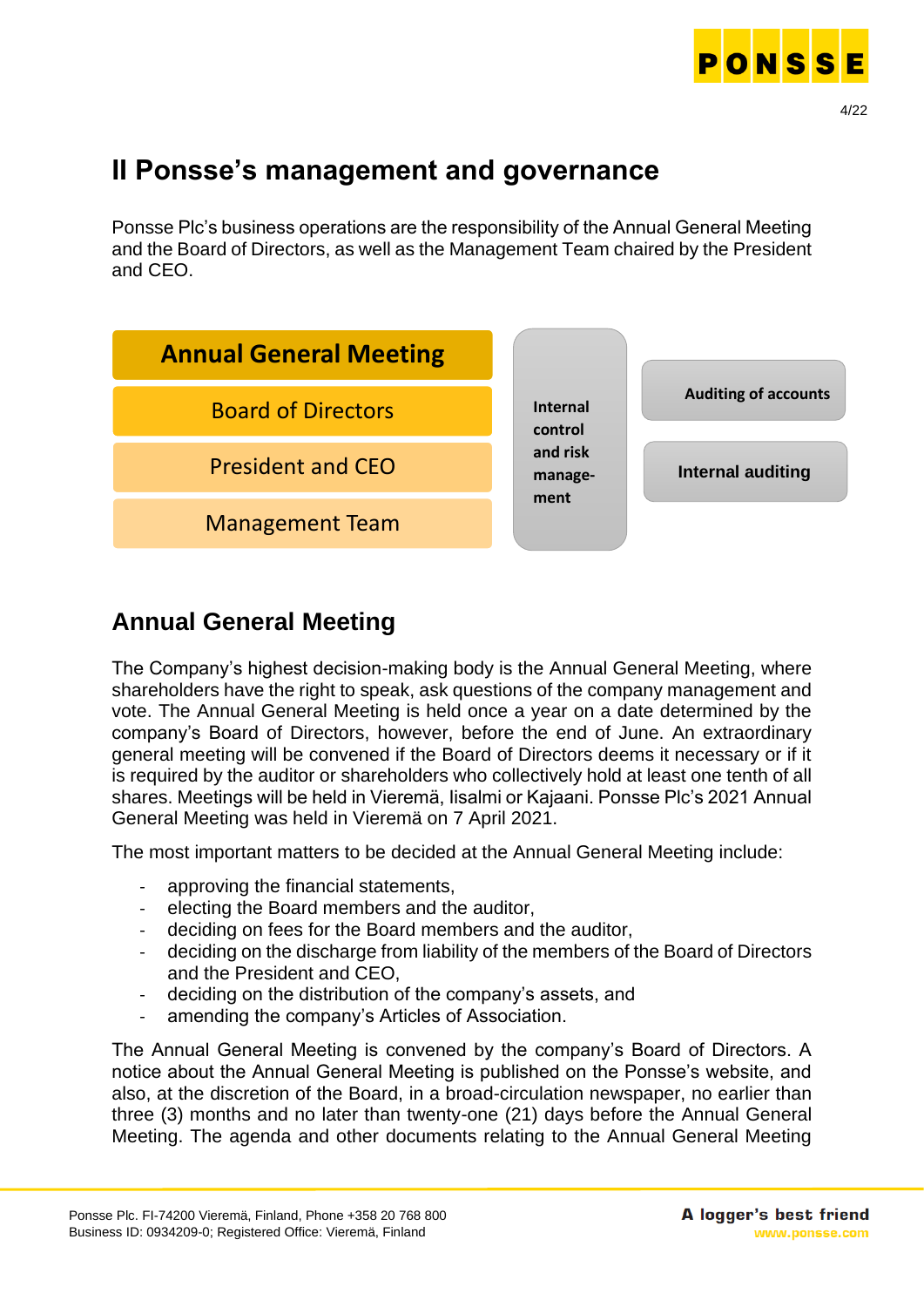

are made available on the company's website no later than twenty-one (21) days before the Annual General Meeting.

Ponsse's website contains more detailed information on the rights of shareholders to have a matter of concern to them dealt with at the Annual General Meeting, on the rights of shareholders to participate in the Annual General Meeting, and on other issues related to the Annual General Meeting.

### <span id="page-4-0"></span>**Board of Directors**

#### <span id="page-4-1"></span>**Tasks**

The Board of Directors is the company's mandatory body, and its members are elected at the Annual General Meeting. The Board of Directors has general powers, including the appropriate arrangement of the company's governance and operations, as well as arranging the monitoring of accounting and asset management. In addition to internal governance, the Board of Directors is responsible for the disclosure policy and representing the company. The right to represent the company is set out in more detail in the company's Articles of Association.

In addition, key tasks of the Board of Directors include:

- reinforcing the long-term strategy and Ponsse Group's risk management policy,
- approving the budget,
- deciding on business and property transactions, strategically significant business expansions, equity investments, investment development and significant individual investments,
- appointing, and if necessary discharging, the President and CEO, and confirming the appointments of other members of the Management Team,
- deciding on salaries and remuneration for senior management, and
- assessing the management's activities annually.

#### <span id="page-4-2"></span>**Activities**

The Board of Directors convenes regularly nine times a year and at the invitation of the Chairman, as often as is required for proper handling of the company's affairs. Regular meetings of the Board of Directors include organising meetings and meetings related to the budget, strategy, interim reports and financial statements. The Board of Directors constitutes a quorum when more than half of its members are present at the meeting. The President and CEO has the right to attend meetings and exercise their right to speak, unless otherwise decided on by the Board of Directors. The President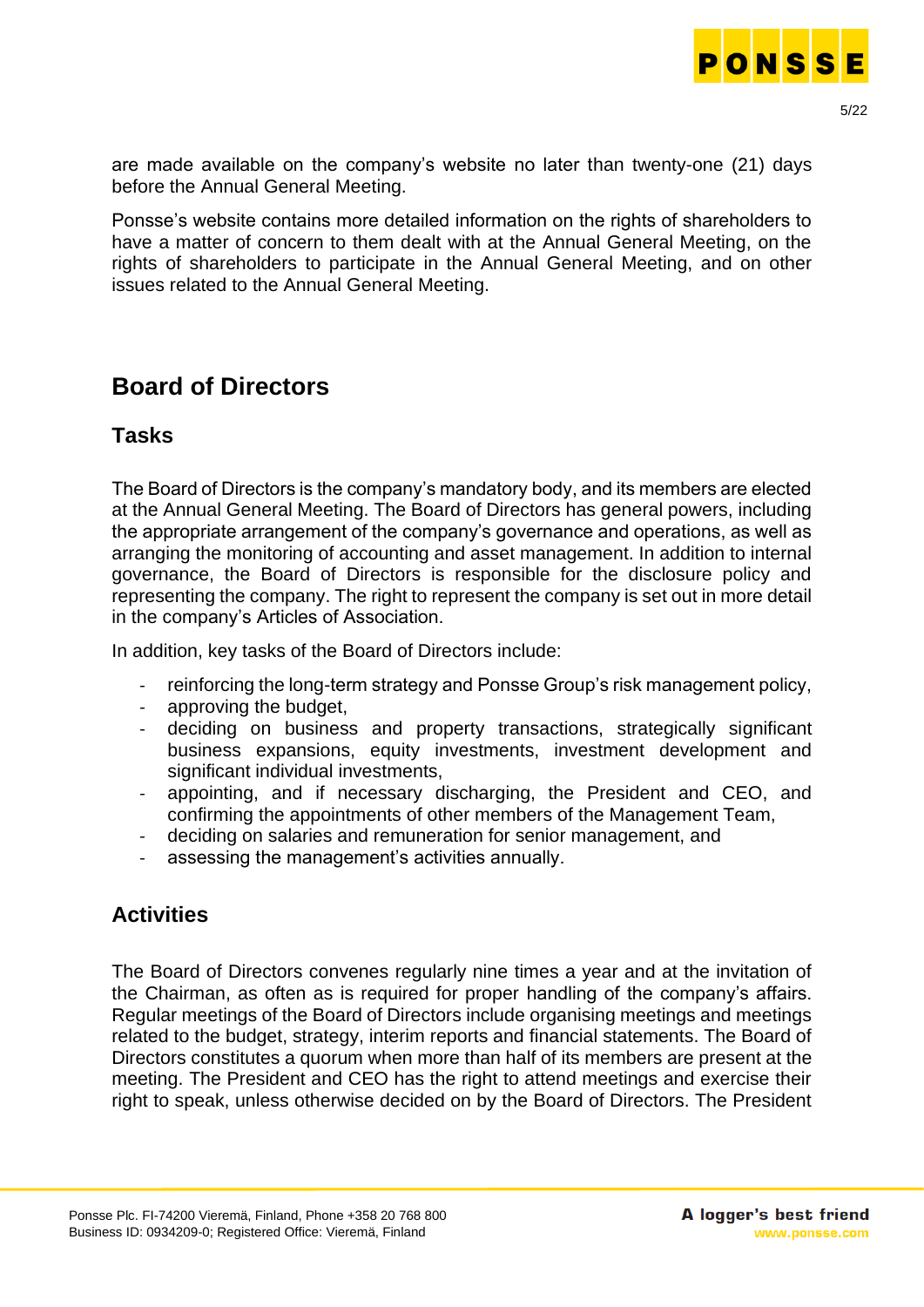

and CEO or another member of the company's management invited by the President and CEO also presents the matters to be discussed at each meeting.

In addition to being governed by legislation and the company's own Articles of Association, the work and activities of the Board of Directors are also governed by the Board's rules of procedure, which describe, among other things, the duties and meeting practices of the Board of Directors. Key matters to be discussed include market, financial and financing reviews. The more detailed content depends on the purpose of each meeting.

For the effectiveness of risk management and activities, it is important that the Board has access to up-to-date and sufficient information on the company's operations, operating environment and financial position. Provision of this information is the responsibility of the President and CEO. In accordance with chapter 6, section 17, subsection 1 of the Limited Liability Companies Act (624/2006), the President and CEO must supply the Board of Directors and the Members of the Board of Directors with the information necessary for carrying out their duties as Board members. Notwithstanding the President and CEO's disclosure obligation, each member of the Board also independently monitors the company's operations and finances.

The Board of Directors aims to regularly evaluate its own activities and working methods. This assessment can be carried out either as an internal self-assessment or by an external evaluator. The assessment focuses on any problems that may have arisen in the activities of the Board, relating to such matters as the composition of the Board, the effectiveness of the Board's activities, and the Board's activities as a group.

#### <span id="page-5-0"></span>**Members**

According to Ponsse's Articles of Association, the Board of Directors must have at least five and at most eight members. The members of the Board of Directors are elected for a term that ends at the end of the Annual General Meeting of the following year. The Board of Directors is elected annually to allow shareholders to regularly evaluate the activities of the Board of Directors and its members. Proposals for the members of the Board of Directors and the fees payable to them are prepared by shareholders who represent more than fifty (50) per cent of the company's shares and votes. New members will be provided with induction regarding their tasks to the appropriate extent, considering their background and experience. The Board of Directors elects a Chairman from among its members.

In 2021, the governance of the company and the proper organisation of its operations were handled by a seven-member Board: **Jarmo Vidgrén** (Chairman), **Mammu Kaario** (Vice Chairman), **Matti Kylävainio**, **Juha Vanhainen, Janne Vidgrén, Juha Vidgrén** and **Jukka Vidgrén**. The Board convened 11 times in 2021. The members participated actively in the meetings, with the participation rate being 97.4%.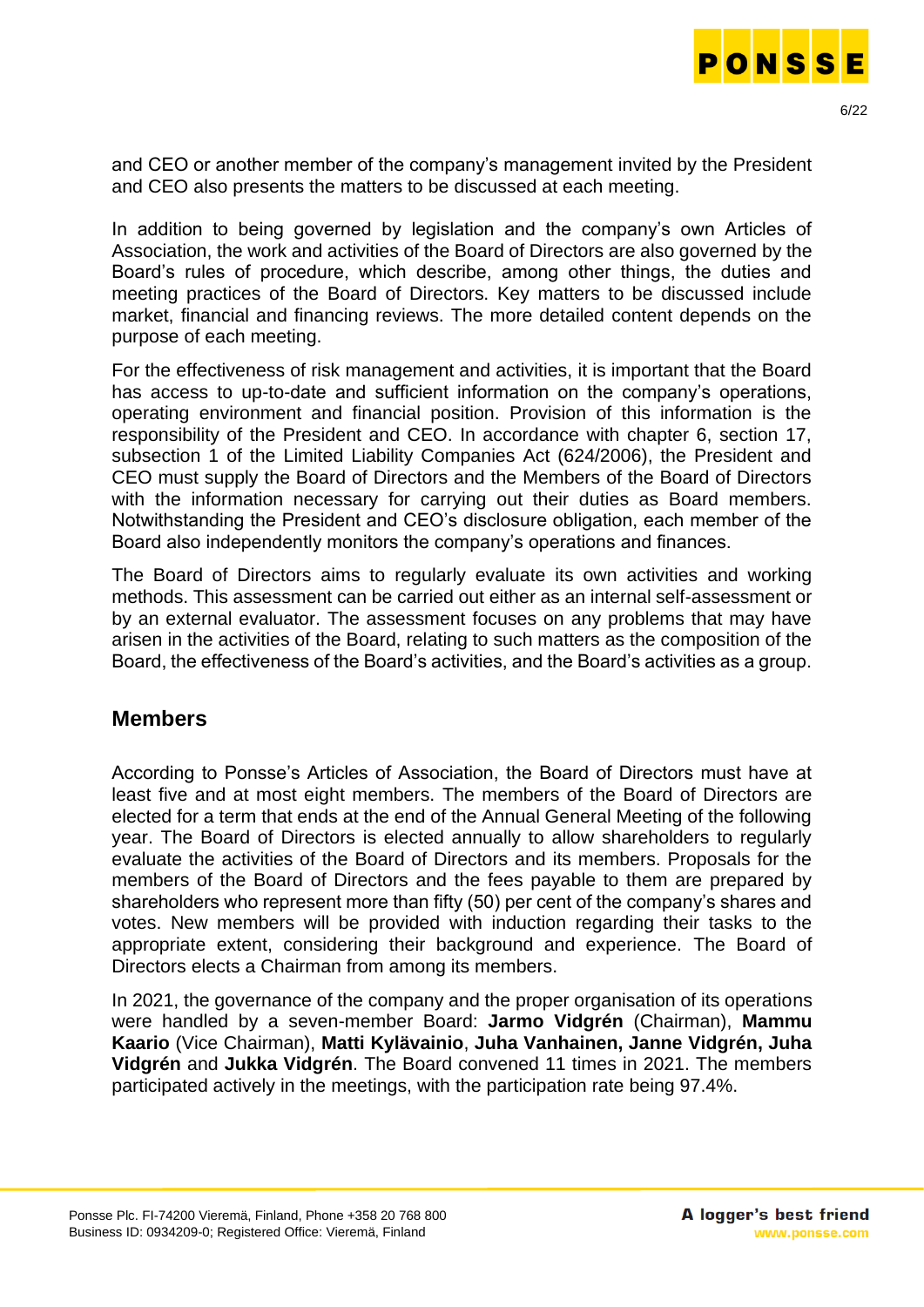

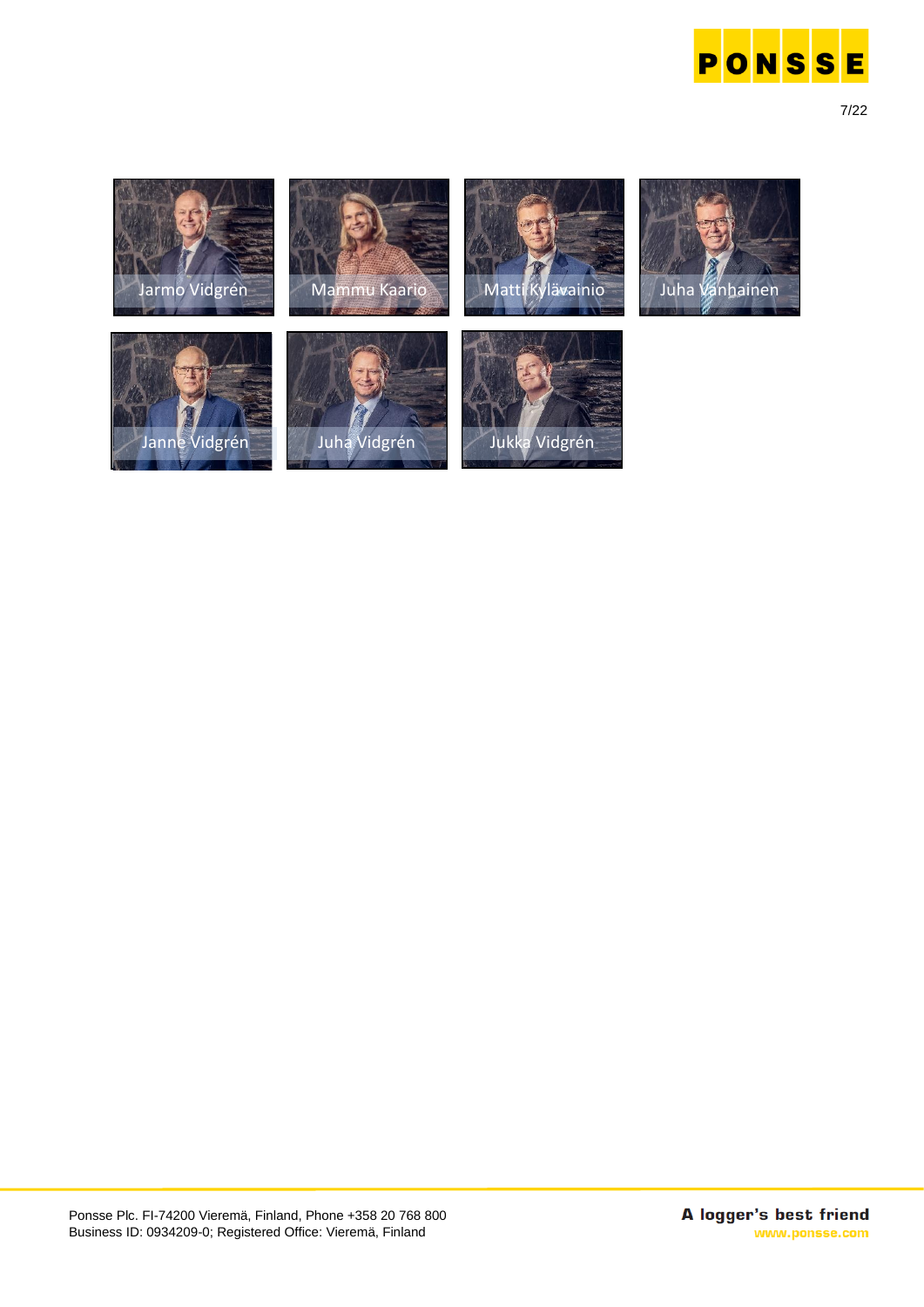

| <b>Member</b>                                     | Year of<br>birth | <b>Education</b>                                                              | <b>Main function</b>                                         | Member of the<br><b>Board since</b> | <b>Shareholdings</b><br>on 31<br>December 2021                                 |
|---------------------------------------------------|------------------|-------------------------------------------------------------------------------|--------------------------------------------------------------|-------------------------------------|--------------------------------------------------------------------------------|
| Jarmo<br>Vidgrén,<br><b>Chairman of the Board</b> | 1975             | <b>Marketing</b><br>diploma                                                   | Ponsse Plc,<br>Chairman of the<br><b>Board</b>               | 2020                                | 3,684,263<br>shares                                                            |
| Mammu Kaario<br>Vice Chairman of the<br>Board     | 1963             | Master in Law<br>with court<br>training, MBA                                  | Professional<br>board member                                 | 2010                                | 4,500 shares,<br>independent of<br>the company<br>and of major<br>shareholders |
| <b>Matti</b><br>Kylävainio                        | 1974             | Master of<br>Science in<br><b>Economics</b><br>and Business<br>Administration | Keitele Group,<br>director of sawmill<br>operations          | 2016                                | 0 shares,<br>independent of<br>the company<br>and of major<br>shareholders     |
| Juha<br>Vanhainen                                 | 1961             | Master of<br>Science in<br>Technology                                         | Ponsse Plc,<br>member of the<br><b>Board</b>                 | 2018                                | 0 shares,<br>independent of<br>the company<br>and of major<br>shareholders     |
| Janne<br>Vidgrén,                                 | 1968             | Vocational<br>Qualification<br>in Business<br>and<br>Administration           | Ponsse Plc,<br>member of the<br><b>Board</b>                 | 2015                                | 3,691,742<br>shares<br>Independent of<br>the company                           |
| Juha<br>Vidgrén                                   | 1970             | Master of<br>Educational<br><b>Sciences</b>                                   | Ponsse Plc,<br>member of the<br><b>Board</b>                 | 2000                                | 6,207,000<br>shares<br>Independent of<br>the company                           |
| <b>Jukka</b><br>Vidgrén                           | 1983             | Media diploma                                                                 | <b>Mutant Koala</b><br>Pictures,<br><b>Managing Director</b> | 2011                                | 3,764,778<br>shares<br>Independent of<br>the company                           |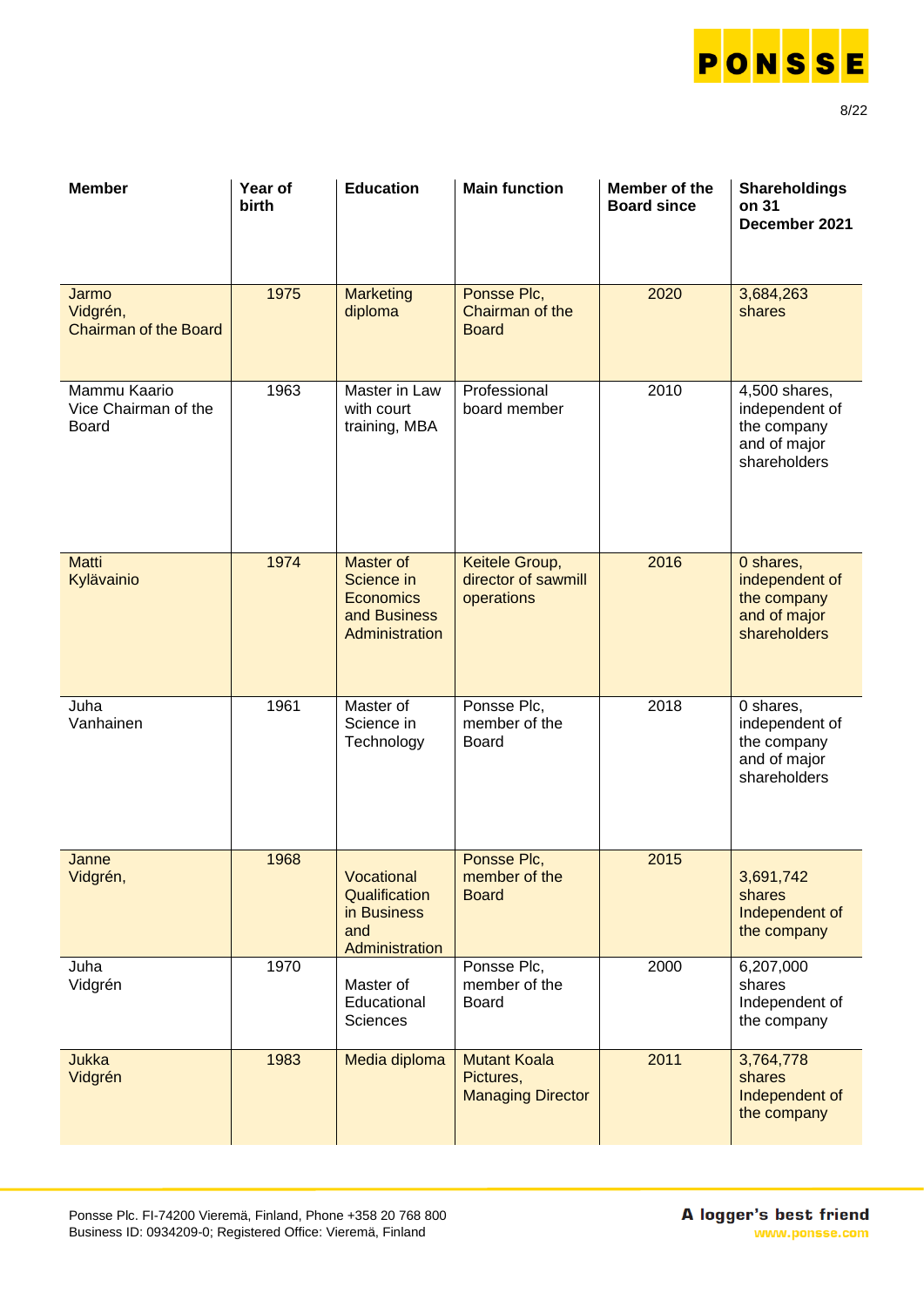

| Member                  | Total participation (times) | Participation rate (%) |
|-------------------------|-----------------------------|------------------------|
| <b>Jarmo Vidgrén</b>    | 11/11                       | 100                    |
| <b>Mammu Kaario</b>     | 11/11                       | 100                    |
| <b>Matti Kylävainio</b> | 10/11                       | 91                     |
| <b>Juha Vanhainen</b>   | 11/11                       | 100                    |
| <b>Janne Vidgrén</b>    | 11/11                       | 100                    |
| Juha Vidgrén            | 11/11                       | 100                    |
| <b>Jukka Vidgrén</b>    | 10/11                       | 91                     |

#### **Participation of Board members in meetings in 2021**

#### <span id="page-8-0"></span>**Election criteria for Board members, and diversity in the Board of Directors**

The elected members of the Board of Directors must have the competence required for the position and the opportunity to allocate a sufficient amount of time for working in the Board. The members must be willing to dedicate themselves to Ponsse, and they must conform to the company's values. The provisions of the Limited Liability Companies Act apply to the general eligibility criteria. No special eligibility criteria, such as an upper age limit, have been set in the Articles of Association for the members.

Overall, the members of the Board of Directors are required to have a sufficiently diverse expertise and the ability to carry out their tasks effectively. Key factors include that education and experience supplement those of other members. When considering the number of members, focus will be placed on Ponsse's operational goals and resulting requirements: the number of members must be relative to the company's size, line of business, market position and development stage. In addition, the shareholders' opinions must be addressed.

Diversity in the Board of Directors promotes an open discussion culture and the ability to adopt an open approach to innovative ideas. Diversity is supported by the consideration of the age and gender distribution, educational backgrounds, as well as work and international experience. It benefits the company as a whole that individuals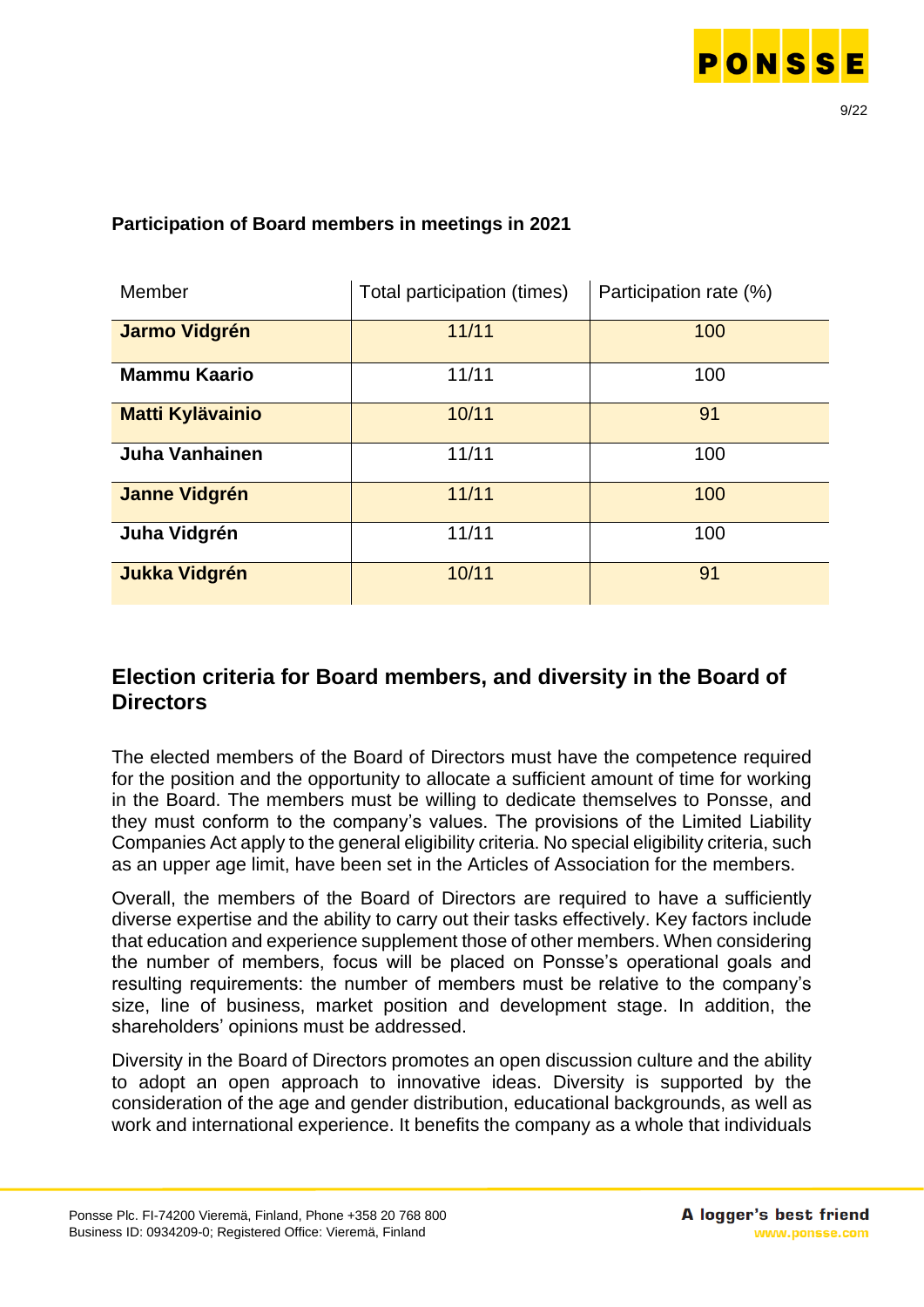

whose skills, backgrounds and views differ from one another are appointed as Ponsse's managers. This ensures the development of business and responsibility, as well as good corporate governance.

During the 2021 financial period, both genders were represented in Ponsse's Board of Directors, as in previous years. The seven-member Board had one female member. Educational and work backgrounds covered such areas as finances, legal affairs, technology, internationalisation, strategy, and marketing and sales, and the members also worked broadly in other positions of trust. Presentations of the Board members are also available on the company's website.

#### <span id="page-9-0"></span>**Independence of the members**

According to Recommendation 10 of the Corporate Governance Code, a majority of the members of the Board of Directors must be independent of the company, and at least two independent members of the Board of Directors must also be independent of the company's major shareholders. Three of the company's seven-member Board of Directors are independent of the company and of its major shareholders. Six of the members of independent of the company.

According to the estimate of the Board of Directors, the Board members that were independent of the company and of its major shareholders were Mammu Kaario, Matti Kylävainio and Juha Vanhainen. Of the members, Janne Vidgrén, Juha Vidgrén and Jukka Vidgrén are independent of the company. Mammu Kaario, Juha Vidgrén and Jukka Vidgrén have been Board members for more than ten years without any interruptions. Based on the Board of Directors' overall assessment, the independence of the Board members has not been at risk due to the long-term membership, and no other factors have been identified that would reduce their independence.

The independence of the members is assessed by the Board of Directors using the independence criteria defined in the recommendation. To carry out the assessment, the members must provide the Board with sufficient information to evaluate their independence, report any changes in the information and present their own estimates of their independence. If there is a change in the level of independence of a given Board member during the operating period, this information will be updated on the company's website. Each candidate for the Board must provide sufficient information on and estimates of their independence for the major shareholders who prepare the proposal for the composition of the next Board of Directors.

### <span id="page-9-1"></span>**Committees**

The tasks of the Board of Directors have not been specifically distributed between the Board members, and no committees have been set up for the preparation of matters that are within the scope of the Board's responsibilities. The Board of Directors has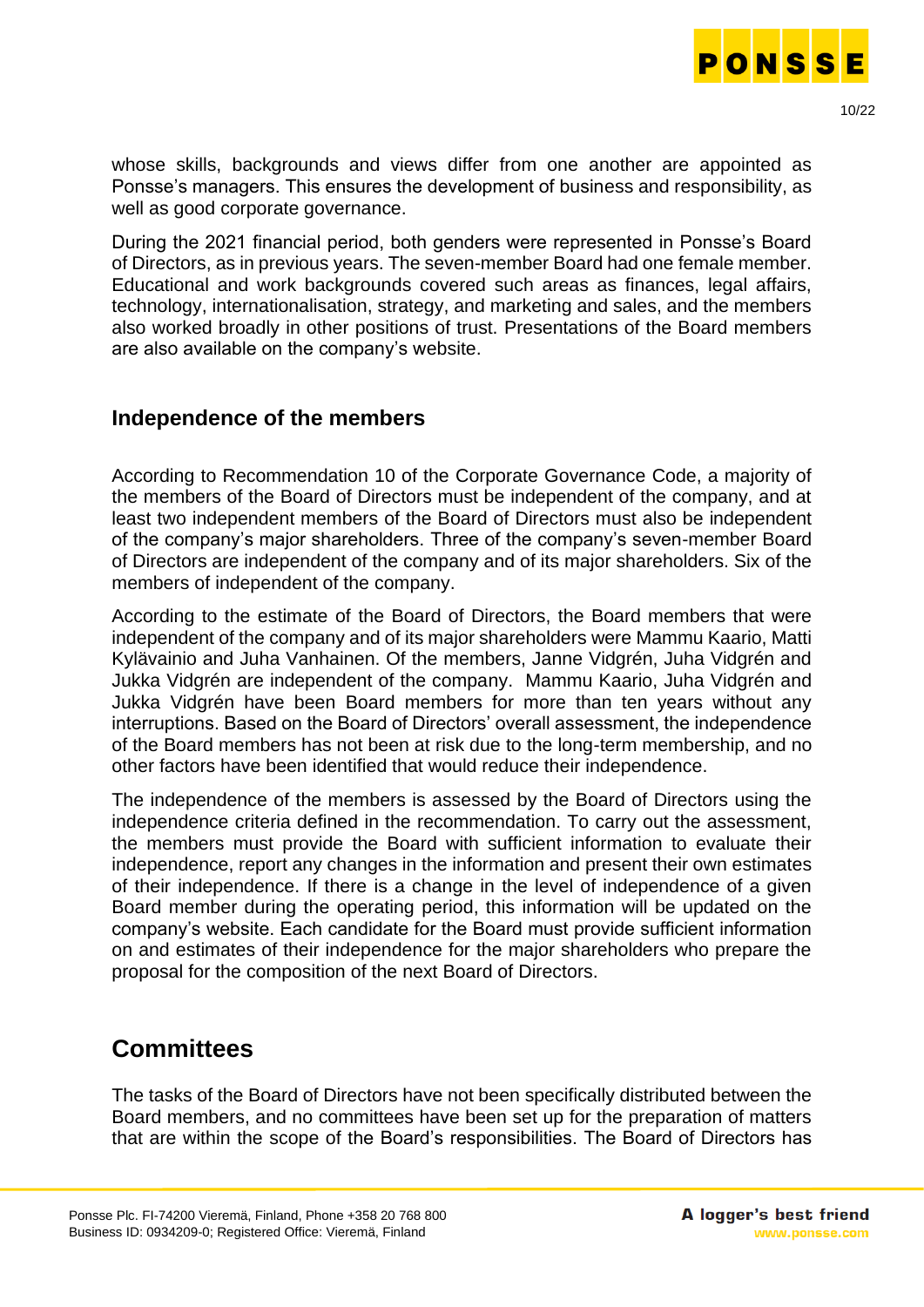

not formed an audit committee from amongst its members, nor has it delegated the duties of an audit committee to any other body. The Board of Directors is responsible for tasks of this type, such as:

- monitoring the auditing of accounts, preparing the proposal for the choice of auditor, and monitoring and evaluating the independence of the auditor and the supply of additional services,
- monitoring and evaluating the financial reporting system,
- monitoring and evaluating the effectiveness of internal control, internal audit and risk management systems, and
- management of the main features of internal control and risk management systems related to the financial reporting process included in the corporate governance statement.

Successive Boards of Directors of the company have repeatedly held that there was no need to set up committees, given the number of members of the Board of Directors and their effective performance. The Board has been able to properly carry out the duties that would otherwise be assigned to an audit committee. If the situation changes in the future and the Board of Directors considers it necessary to set up a committee, the Board may decide to set up an audit or remuneration committee, for example. In this case, the Board will elect at least three (3) of its members to the committee, and it will confirm the committee's key operating principles and tasks in the written rules of procedure.

## <span id="page-10-0"></span>**President and CEO**

The Board of Directors appoints and, if necessary, discharges Ponsse Plc's President and CEO. Since 1 June 2008, the President and CEO of the company has been **Juho Nummela** (born 1977). The President and CEO assists the Management Team.

The President and CEO carries out the company's daily governance in accordance with the guidelines and instructions issued by the Board of Directors. The President and CEO is responsible for ensuring that the company's accounting complies with the law and that its asset management has been arranged reliably. In addition to these tasks, the President and CEO:

- is responsible for the operational management of the company's business operations,
- provides the Board of Directors and the members of the Board with the information necessary for carrying out their duties,
- acts as rapporteur at Board meetings, and
- is responsible for the implementation of decisions taken by the Board of Directors.

The contract signed between the President and CEO and the company may be terminated by either party. The period of notice is six (6) months. If the company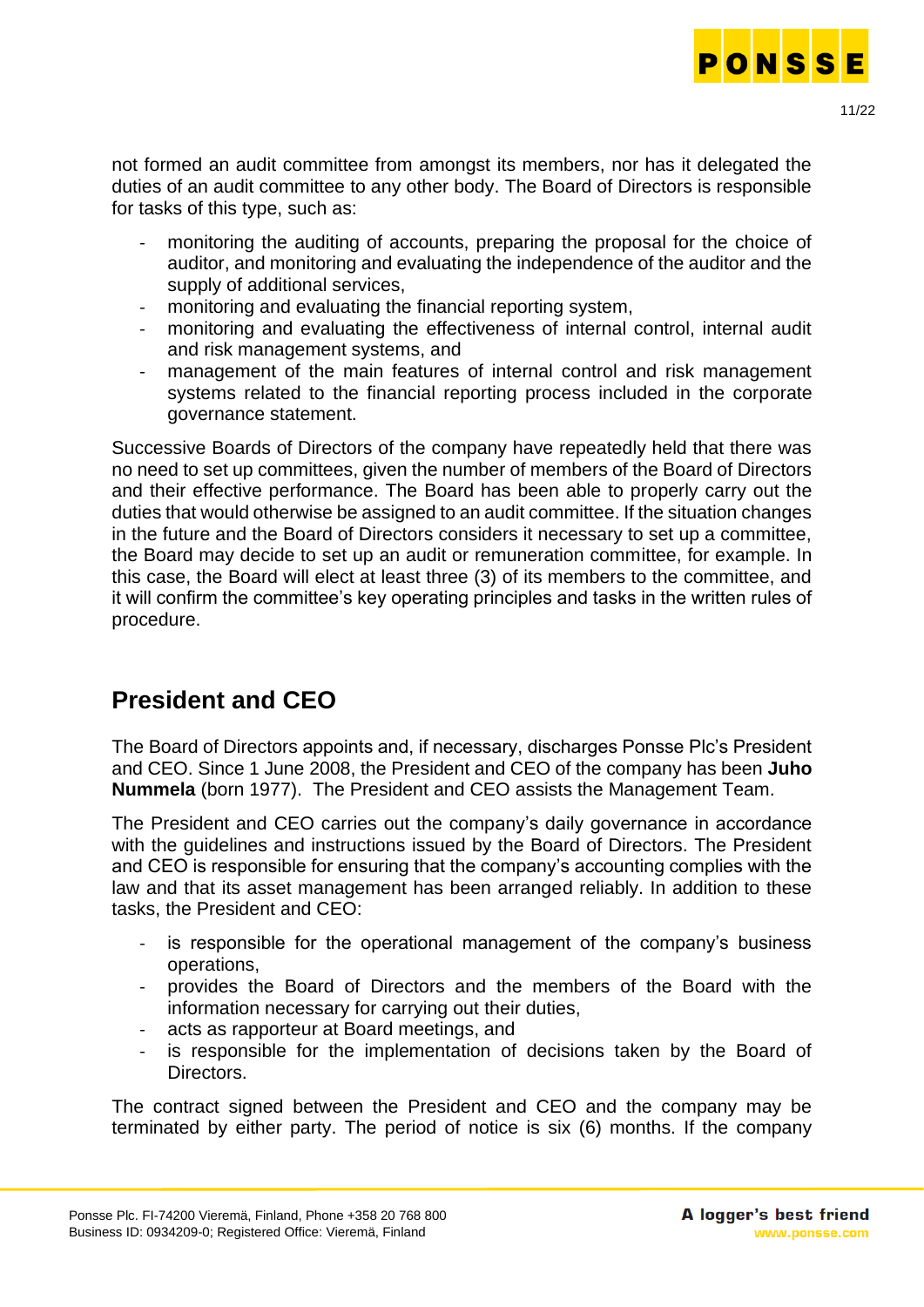

terminates the contract, the company will pay a remuneration equalling 12 months' salary in addition to the salary and other benefits that have been determined for the period of notice. The President and CEO is within the scope of the performance bonus scheme, with a performance bonus based on the performance targets approved by the Board. More information on the remuneration of the President and CEO is available in Ponsse Plc's remuneration report.

### <span id="page-11-0"></span>**Management Team**

The Company's management organisation includes the Management Team, each member of which has their own clear area of responsibility based on key operating units. The Management Team consists of President and CEO Juho Nummela as the Chairman and other directors appointed by the company's Board of Directors: **Petri Härkönen**, CFO and deputy President and CEO; **Juha Inberg**, Technology and R&D Director; **Marko Mattila**, Sales, Marketing and Service Director; **Tapio Mertanen**, Service Director; Paula Oksman, HR Director; **Miika Soininen**, Director of Digital Services and IT; and **Tommi Väänänen**, Supply Chain Director.

The primary task of the Management Team is to assist the President and CEO. As a rule, the Management Team convenes once a week, but at least once a month. The matters to be discussed may concern the following year's action plan or a long-term strategy. The Management Team's activities are operational in nature. It monitors and reviews from time to time the company's internal policies and procedures, including reporting, financial management, investments, risk management, insurance policies, information systems, general procurement, industrial property rights, contractual risk management, human resources management, environmental matters, work safety, insider guidelines, and communication. The Management Team has a significant position in the company's management organisation, the preparation of strategies, and decision making.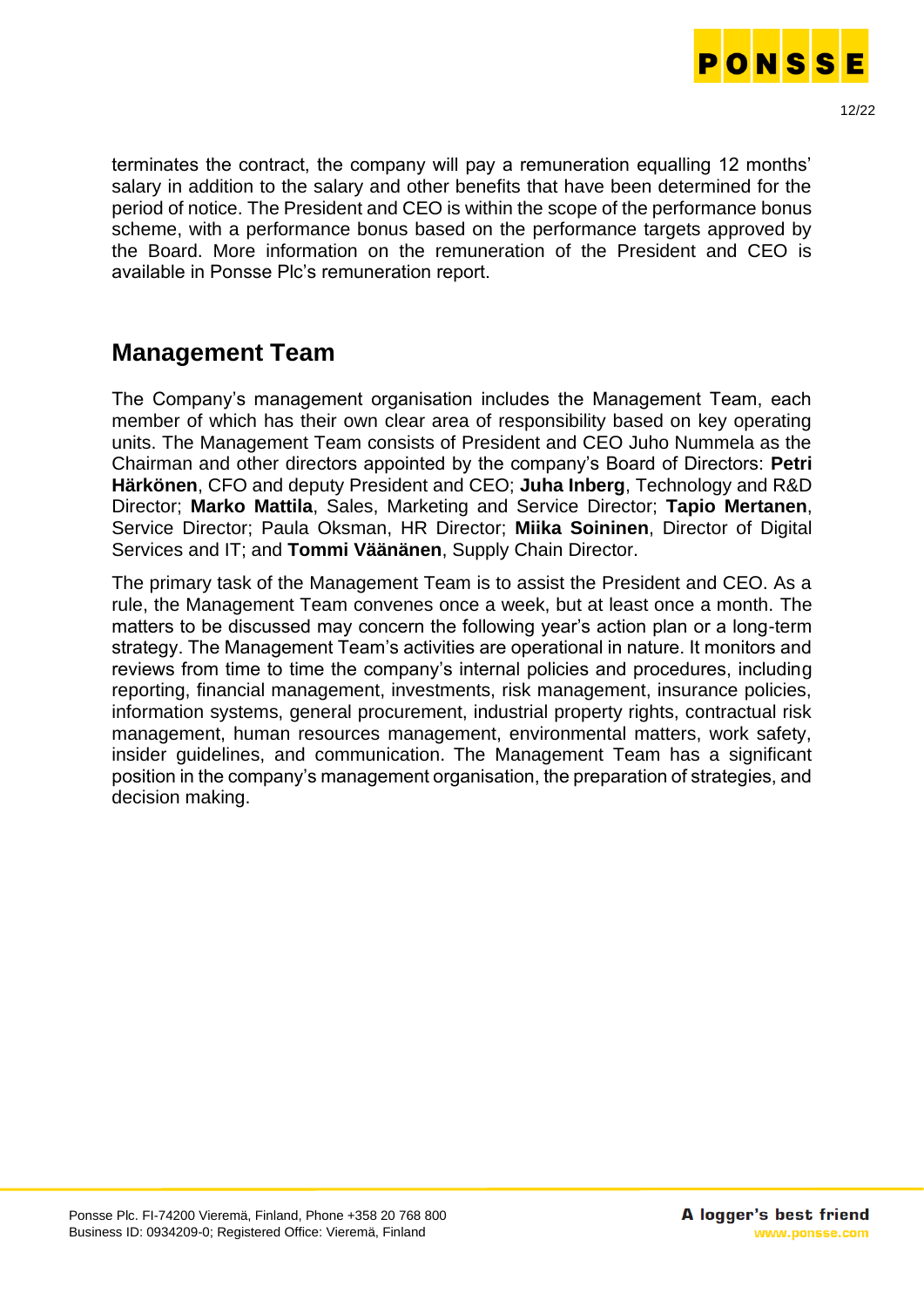



#### **Members of the Management Team and their respective shareholdings on 31 December 2021**

| <b>Management</b><br><b>Team member</b> | <b>Title</b>                                                              | <b>Education</b>            | <b>Management</b><br>Team<br>member<br>since | <b>Employed by</b><br>the company<br>since | <b>Shareholdings</b><br>on 31<br><b>December</b><br>2021 |
|-----------------------------------------|---------------------------------------------------------------------------|-----------------------------|----------------------------------------------|--------------------------------------------|----------------------------------------------------------|
| Juho<br><b>Nummela</b><br>b. 1977       | <b>President and</b><br>CEO,<br>Chairman of the<br><b>Management Team</b> | D.Sc. (Computer<br>science) | 2 January<br>2005                            | 2002                                       | 62,541 shares                                            |
| Petri<br><b>Härkönen</b><br>b. 1969     | CFO, deputy CEO                                                           | $M.Sc.$ (Eng.)              | 1 October<br>2009                            | 2009                                       | 7,670 shares                                             |
| <b>Juha Inberg</b><br>b. 1973           | <b>Technology and</b><br><b>R&amp;D Director</b>                          | D.Sc. (Tech.)               | 1 January<br>2009                            | 2003                                       | <b>12,796 shares</b>                                     |
| <b>Marko Mattila</b><br>b. 1973         | Sales, Marketing<br>and Service<br>Director                               | Forest engineer,<br>MBA     | 1 June 2020                                  | 2007                                       | 722 shares                                               |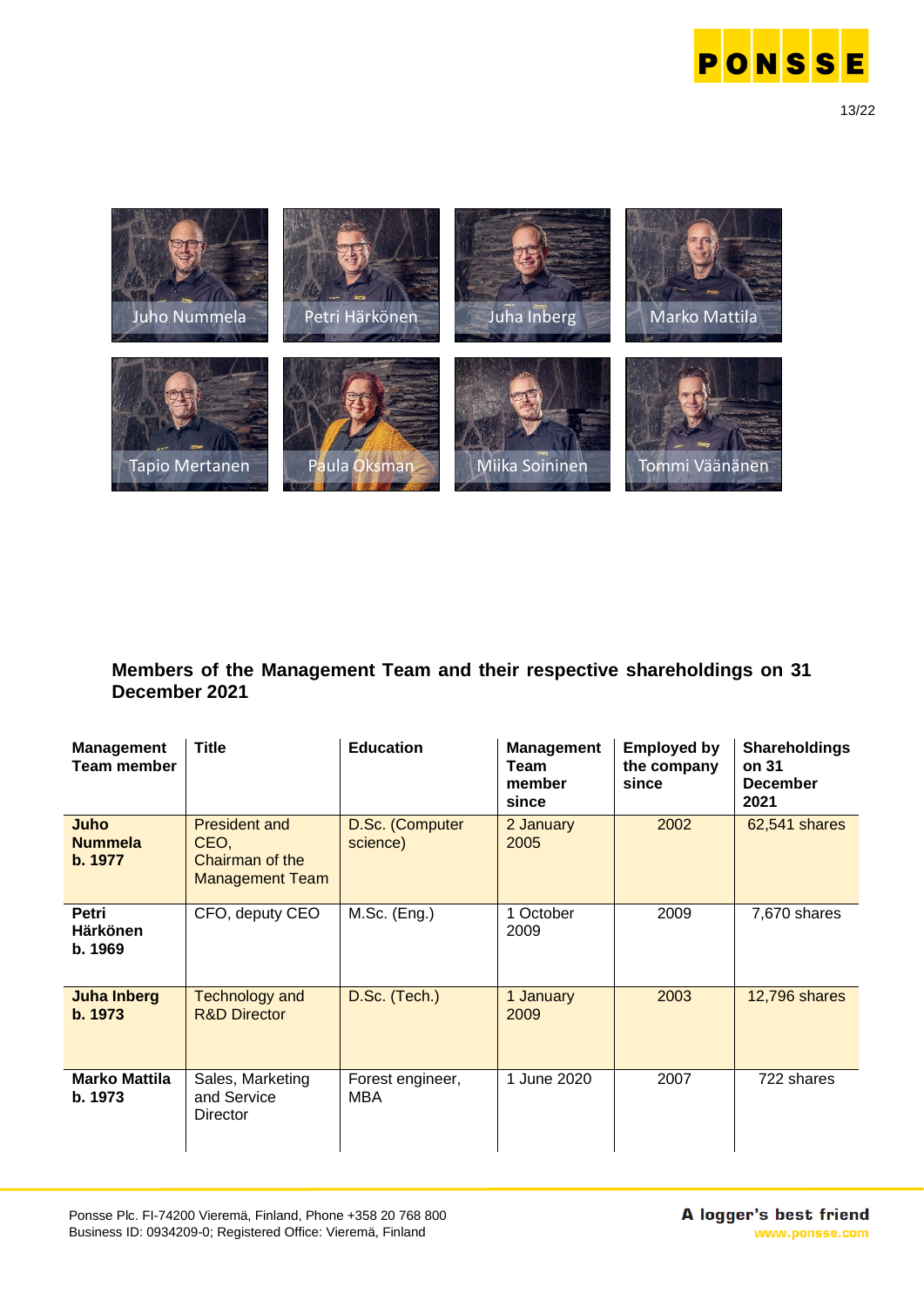

| <b>Tapio</b><br><b>Mertanen</b><br>b. 1965 | <b>Service Director</b>                       | Technician,<br>maintenance<br>technology<br>development | 3 May 2010         | 1994 | 1,200 shares |
|--------------------------------------------|-----------------------------------------------|---------------------------------------------------------|--------------------|------|--------------|
| Paula<br>Oksman<br>b. 1959                 | HR Director,<br>Director of Ponsse<br>Academy | MA                                                      | 1 August<br>2005   | 2005 | 6,436 shares |
| <b>Miika</b><br><b>Soininen</b><br>b. 1981 | Director, Digital<br>Services and IT          | Student of<br>technology                                | 1 December<br>2020 | 2018 | 180 shares   |
| Tommi<br>Väänänen<br>b. 1973               | Director, Supply<br>Chain                     | BA (Eng.)                                               | 1 October<br>2013  | 2013 | 6,416 shares |

# **III Control system**

This corporate governance statement describes the framework and main principles of internal control and risk management. The primary responsibility for defining the operating principles and arranging control rests with the company's Board of Directors.

## <span id="page-13-0"></span>**Internal control**

Internal control involves the strategic and realistic planning of operations and finances, the monitoring and continuous evaluation of operations, and responding to deviations. Internal control encompasses all of the company's policies and practices that are aimed at ensuring the effectiveness of operations and economic efficiency and profitability. Internal control is ultimately a matter of risk prevention and quality management.

Internal control is not an end in itself. The key concern is that the internal control system and the risk management functions it includes function well, and that the overall purpose of internal control is fulfilled – namely, the achievement of the objectives and goals that have been set for the company's operations. Ponsse Plc's Board of Directors has also approved this operating principle.

Other purposes of internal control are to ensure that:

- decision making by the company's management is based on the correct, sufficient and reliable information,
- the company's operations are in line with the company's corporate principles and its Code of Conduct,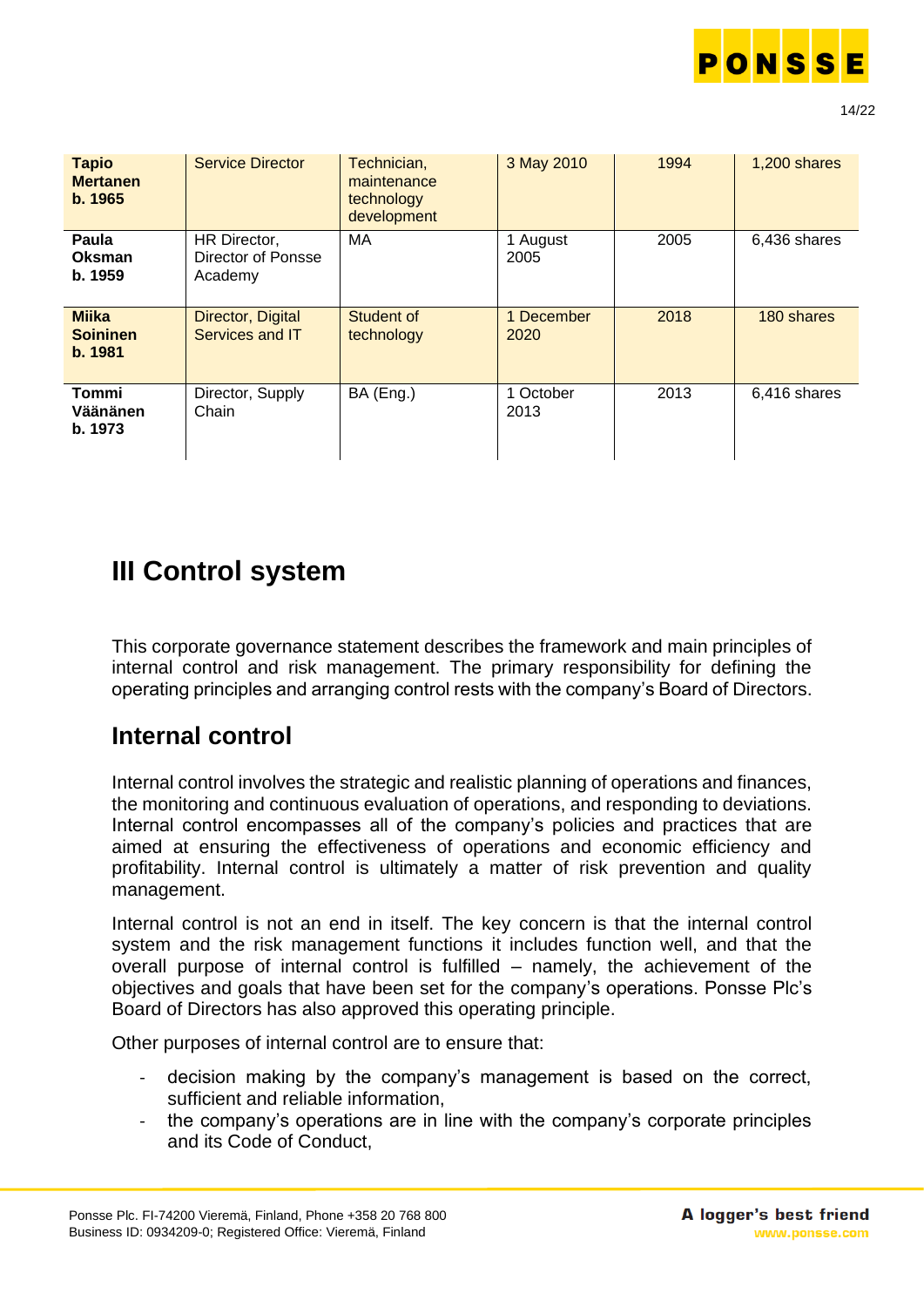

- the company's operations are in accordance with the law, with official regulations, and with the decisions of the company's bodies, and
- resources are used efficiently, while safeguarding assets.

Internal control is not a separate function, but an integral part of the company's daily activities, covering all levels and processes. Internal control does not merely constitute financial control, even though the financial perspective plays a key part. It equally concerns the appropriate and balanced distribution of tasks. This means that every employee's input must contribute to the achievement of the goals set for the company and its internal control.

Ponsse Group is committed to carrying out its business sustainably and responsibly. Responsibility is based on the company's values: integrity, innovation, the Ponsse spirit, and customer orientation. The Code of Conduct consists of guidelines related to Ponsse's business environment, employees, partners and society. These factors are also addressed in internal control. Employees are encouraged to report any suspicions of rule violations or unethical activities. In 2020, Ponsse deployed a whistleblowing system, through which employees and external stakeholders can unanimously report any identified misuse. A team appointed by the company's Board of Directors investigates all reported cases, and if necessary, forwards any identified shortcomings to the Management Team or the Board of Directors.

Internal auditing supports management, and it audits not only internal control and risk management, but also good corporate governance. The internal audit function defines the focus areas of annual auditing together with the Board of Directors.

#### <span id="page-14-0"></span>**Distribution of responsibilities**

The control environment forms the basis of internal control. The control environment includes operating instructions that guide Ponsse Group's operations, such as governance principles, the Code of Conduct and the policies required, such as the company's disclosure policy. Simply put, internal control in Ponsse Group means ensuring that each person and body carries out their tasks professionally, diligently and in a timely manner, and complies with given instructions and approved practices. Persons employed by the Group not being aware of the control environment is a risk in itself, which is why the primary responsibility for internal control rests with the company's management, which actively monitors the effectiveness of internal control using the activities of internal auditing.

The management of the company, or any specific separately determined responsible party, ensures open and timely communication so that the Board of Directors has access to sufficient and up-to-date information for decision making. The reliability of financial reporting, in particular, is ensured by focusing on the distribution of tasks and responsibilities. Each responsible party must be aware of guidelines and comply with them. Reliable financial reporting also involves auditing, which ultimately ensures the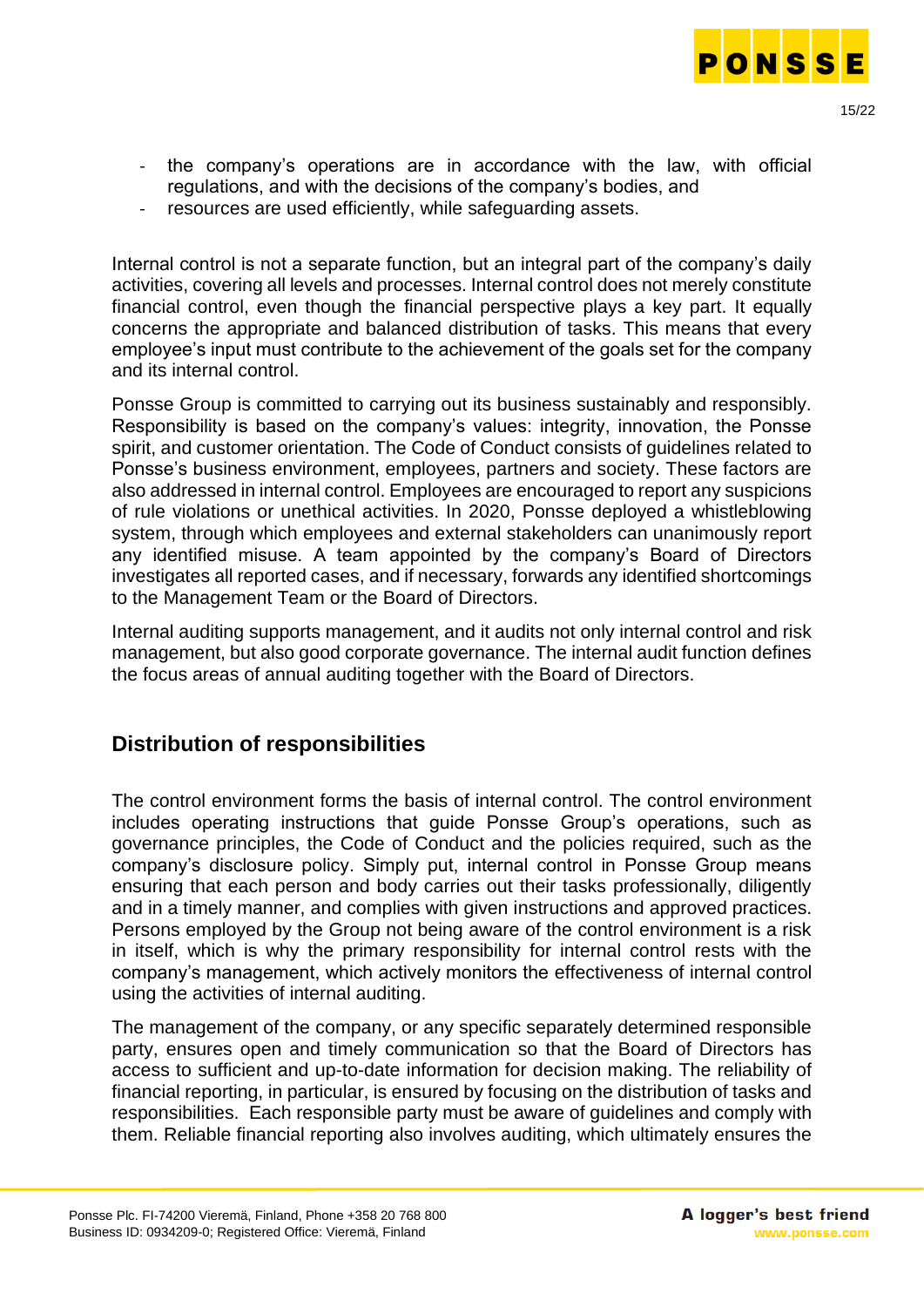

accuracy and completeness of financial information. The aforementioned applies to Ponsse Group as a whole, not only to the parent company's management.

The President and CEO, the members of the Management Team, and the directors of the subsidiaries are responsible for the lawfulness of the accounting and administration of their respective areas of responsibility and compliance with the company's guidelines.

| <b>Party</b>                                  | Role of internal control                                                                                                                                                                                                                                                                                                                                                                      |
|-----------------------------------------------|-----------------------------------------------------------------------------------------------------------------------------------------------------------------------------------------------------------------------------------------------------------------------------------------------------------------------------------------------------------------------------------------------|
| <b>of</b><br><b>Board</b><br><b>Directors</b> | Ensures that the company's accounts, asset management<br>and risk management control are appropriately arranged<br>and lawful.<br>Works with the President and CEO to ensure that the<br>company operates in accordance with its values.<br>Approves the risk management policy, as well as operating<br>guidelines in accordance with internal control and the<br>Corporate Governance Code. |
| President and<br>CEO                          | Is responsible for the day-to-day management of the<br>company in accordance with the instructions of the Board<br>of Directors.<br>Creates the basis of internal control by guiding and<br>instructing the senior management, and monitoring how<br>they control their own operations.                                                                                                       |
| Management<br>Team                            | Is responsible for ensuring compliance with the company's<br>internal control guidelines and practices, particularly those<br>linked to risk management and financial management.                                                                                                                                                                                                             |
| Financial<br>management                       | Helps to create appropriate control practices for risk and<br>financial management.<br>Monitors the sufficiency and effectiveness of control<br>measures at a practical level.                                                                                                                                                                                                                |
| Internal<br>auditing                          | Assesses and verifies the functioning of the control system.                                                                                                                                                                                                                                                                                                                                  |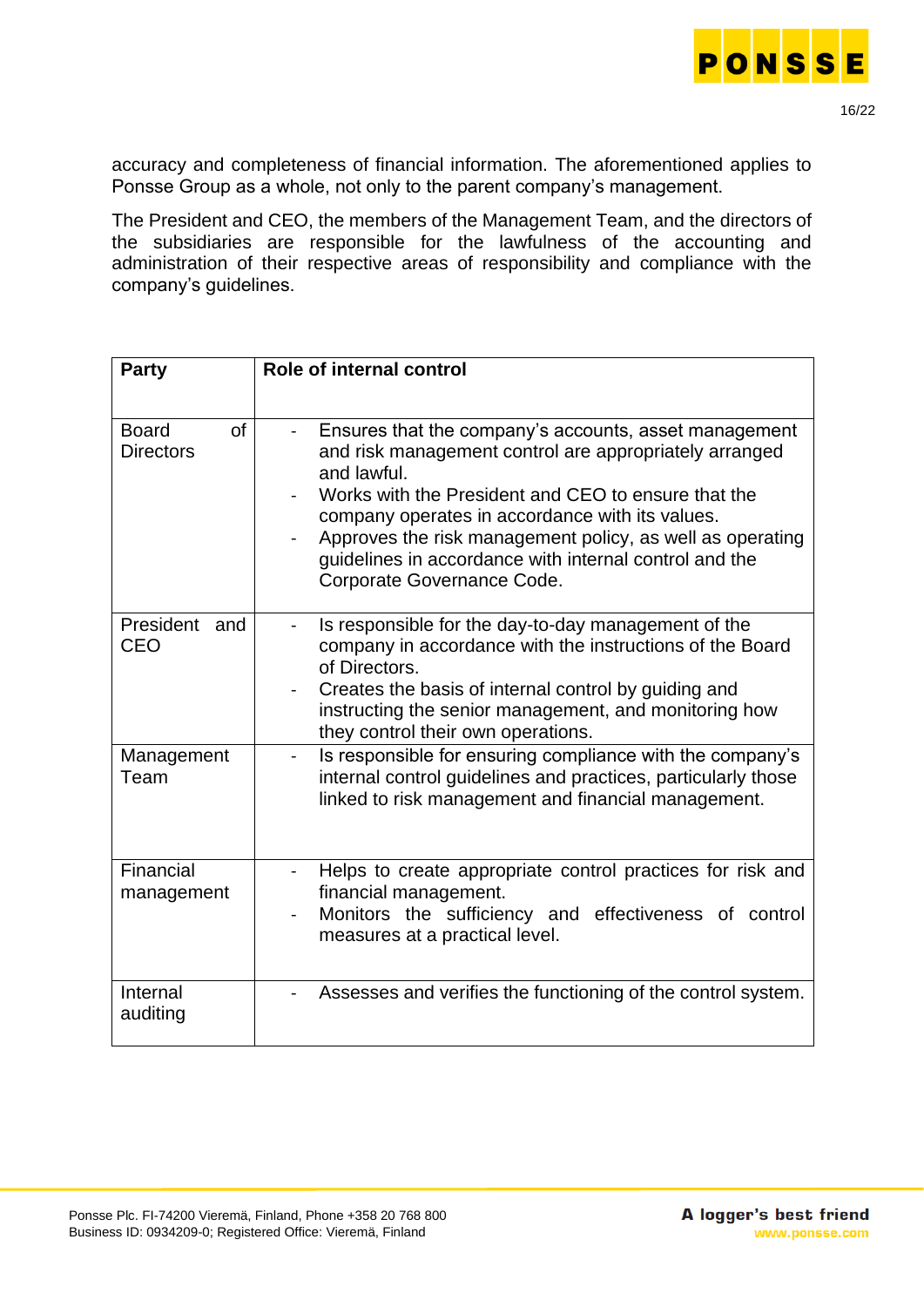

<span id="page-16-0"></span>A risk is any potential event or chain of events that manifests itself as uncertainty with regard to achieving the company's objectives, or that threatens the continuity of business operations. A deviation from the set goal may be negative, or positive. In other words, risks represent uncertainties, while referring to both threats and opportunities. Risks and opportunities are an inseparable part of business activities, and effectiveness often requires well-considered risk taking and the courageous use of opportunities. Even though harmful risks cannot be fully avoided, the probability and impact of their realisation can be reduced and prepared for. As a result, risk management is part of normal daily business activities.

In practice, risk management means procedures included in the management system that help to identify and assess any uncertainties associated with the Group's operations, prepare for risks and seize opportunities. Risk management is vital to ensuring and safeguarding the company's operating conditions and performance. Furthermore, risk management is part of internal control so that the implementation of internal control also promotes the implementation of risk management. Risk management should not be separated from internal control, as internal control activities ultimately comprise the prevention of risks.

Ponsse Plc's risk management practices are based on the company's values, and its strategic and financial goals. The company's key strategic goals include social, financial and environmental responsibility in operations. The fulfilment of responsibilities is monitored regularly, and responsibility goals are monitored using key indicators. The company's responsibility activities are described in the annual responsibility report published together with the annual report.

### <span id="page-16-1"></span>**Risk management process**

The overall purpose of risk management processes is to support the achievement of the goals that are set out in the company's strategy, to safeguard the continuity of the company's financial development and business operations, and to maintain and develop a comprehensive and pragmatic system for risk management and reporting. Risk management focuses on prevention: the aim of the process is to identify and assess key risks and prevent them from being realised.

Decisions on the actions required are made using assessments based on probabilities. Primary risk management measures include the avoidance, reduction, transfer and control of risks, as well as their controlled acceptance. The risk management process also includes the continuous assessment and monitoring of risks.

Key factors in effective risk management include

- the realistic assessment of risks.
- the timely assessment of risks,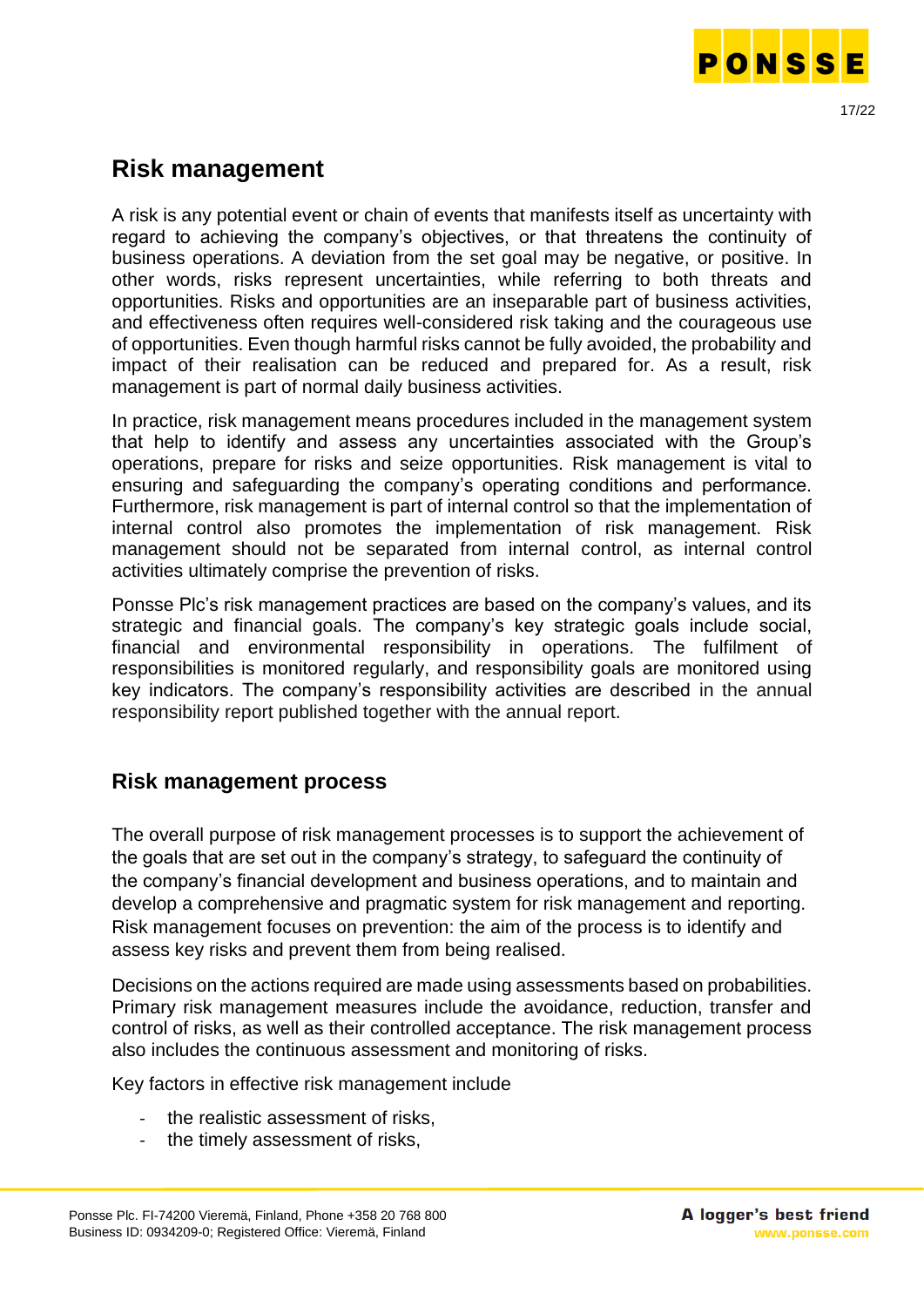

- awareness of risks the personnel must be aware of risk management principles to act according to instructions and, above all, react as required by the situation, and
- comprehensiveness risk management is part of every activity, while it plays a specifically significant part of processes that are vital for the company's operations.

The special characteristics of different risk management processes vary depending on the nature of risks. Risks are divided into four categories: strategic, operational, financial and accident risks. Strategic risk refers to the nature of business operations, the choice of strategy, and the risk associated with the implementation of the strategy. If realised, strategic risks can significantly weaken the company's operating conditions. For example, strategic risks are associated with the prevailing competitive situation and regulations on companies' activities, and they may be realised in conjunction with significant investments. In its revised risk management process, the company has placed more focus on risks and opportunities associated with the environment and social and financial responsibilities from the perspectives of strategic, operational, financing and accident risks.

Operational risks are associated with the company's internal processes, such as the company's management, personnel or business network. If realised, operational risks may reduce operational efficiency and, therefore, the company's results and profitability.

Financial risks include currency, interest, credit and liquidity risks, as well as capital management risks. The goal of financial risk management is to protect Ponsse Group's financial performance, cash flow, equity and liquidity against unfavourable fluctuations in financial markets. Financial risk management is centralised in the parent company's financial unit. The Board of Directors confirms the company's financial risk management policy, and the company's CFO is responsible for its practical implementation together with the financial unit.

Accident risks are a more concrete threat to the company's operations than the aforementioned types of risks. In the management and avoidance of accident risks, main focus is placed on the identification of risks. Identified accident risks include occupational health and safety risks, environmental risks and risks of property damage. Focus is also placed on prevention: accident risks have been prepared for through an extensive insurance scheme. In addition, the aim is to prevent accidents through a safety policy and guidelines, as well as safe working methods and tools. The company is very attentive to hazardous situations, and is quick to respond to them. Increased attention is now being given to personnel safety matters. All accidents and near-miss incidents are recorded in the monitoring system, and necessary measures are taken to prevent any hazards. The company's goal is an accident-free working environment. Accident risks are regularly assessed at the entire personnel's level.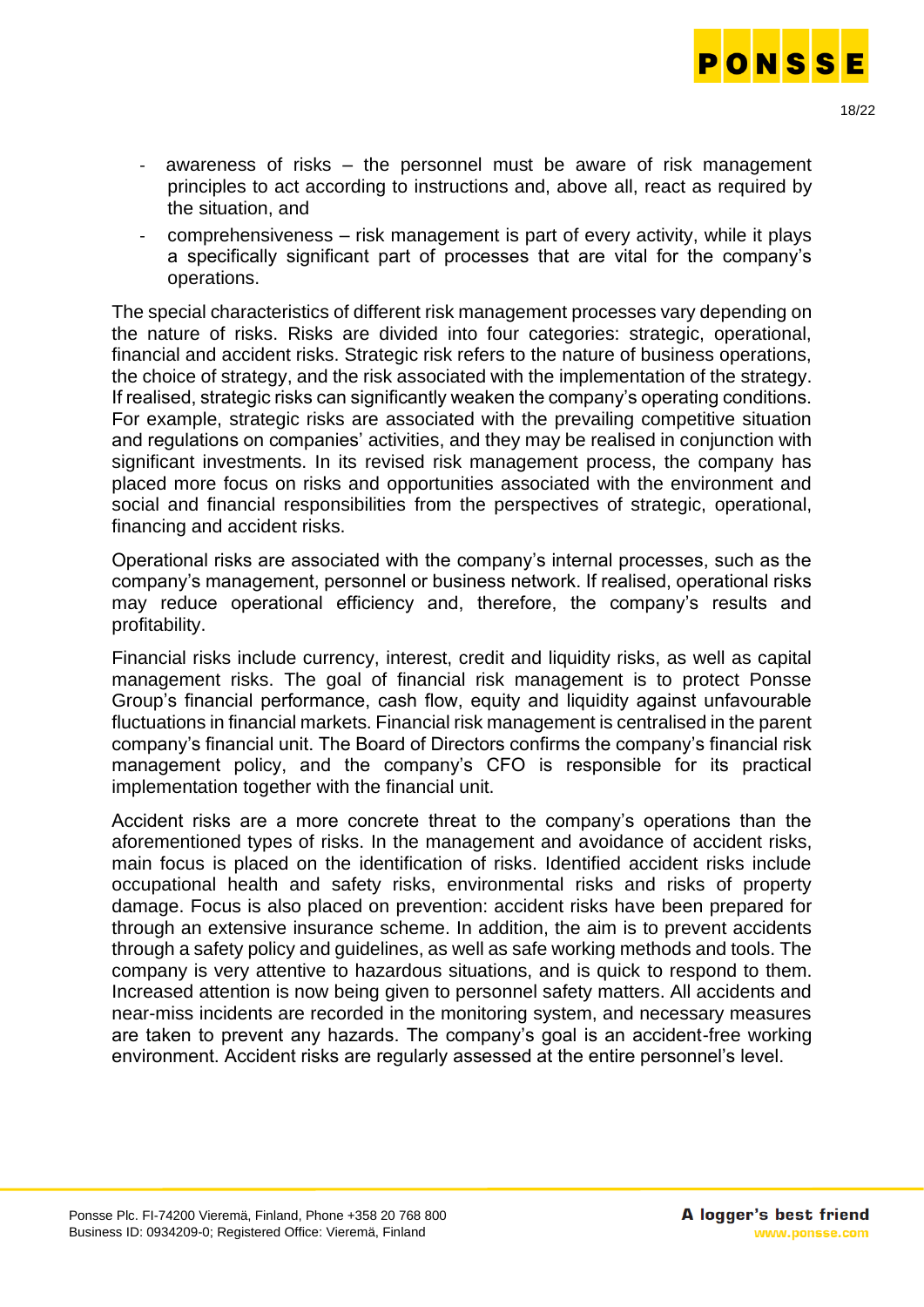

#### <span id="page-18-0"></span>**Organisation and the distribution of responsibilities**

The main responsibility for the organisation of risk management rests with the company's management. The Board of Directors defines and confirms the risk management policy and risk management principles, and it also assesses the fulfilment and effectiveness of processes. However, responsibilities are not only limited to the senior management: Every individual employed by the Group is obligated to anticipate risks and prevent their realisation. At an individual level, risk management takes place by reporting any identified risks to supervisors.

The risk management process includes the systematic identification and assessment of function- and unit-specific risks, and making sure that they are reflected in the company's risk management plan. Risk management is systematically implemented and monitored as part of daily activities. The company aims to improve the efficiency of its risk management by increasing awareness of its significance and supporting shared risk management projects of different functions.

| Body, responsible party                                     | <b>Task</b>                                                                                                                                                                                                                                                      |
|-------------------------------------------------------------|------------------------------------------------------------------------------------------------------------------------------------------------------------------------------------------------------------------------------------------------------------------|
| <b>Board of Directors</b>                                   | Decides on the objectives and principles of risk management, and<br>reinforces the company's risk management policy. Supervises the<br>implementation of risk management.                                                                                        |
| President and CEO                                           | Is responsible for organising the implementation of risk management, and<br>presents matters related to risk management to the Board of Directors.                                                                                                               |
| Management Team                                             | Participates in the control of the risk management process and setting<br>responsibilities for it. Each member of the Management Team is<br>responsible for identifying risks in their own area of business operations,<br>and for implementing risk management. |
| <b>CFO</b>                                                  | Coordinates the risk management process, and is responsible for<br>reporting and presenting risk management matters to the Management<br>Team.                                                                                                                   |
| Area directors and<br>managing directors of<br>subsidiaries | Each area and subsidiary independently carry out risk management in<br>accordance with Ponsse Group's risk management policy and guidelines.                                                                                                                     |
| <b>Employees</b>                                            | Every employee is obligated to take action to prevent risks, to comply<br>with the company's guidelines, and to report any risks they detect to their<br>supervisor.                                                                                             |
| Internal auditing                                           | Supports the risk management process through assessments and<br>assurances. Facilitates the process, ranging from the identification of<br>risks to the monitoring of measures.                                                                                  |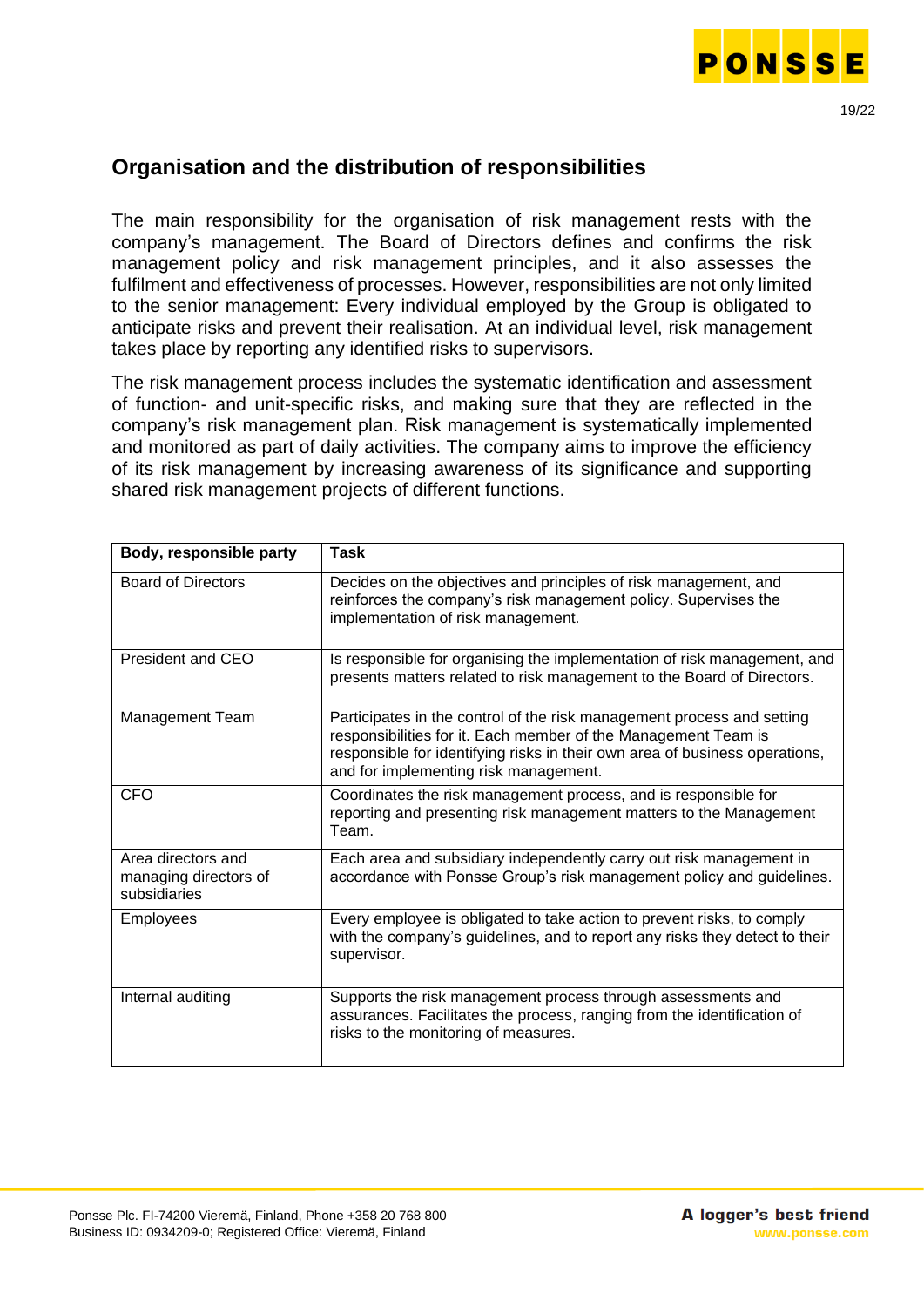

## <span id="page-19-0"></span>**Auditing of accounts**

The auditor's task is to verify the company's accounting, financial statements, annual report and administration for the financial period. The auditor assesses whether the financial statements give a true and fair view of the company's results and its financial position at the end of the financial period. The company's financial period is the calendar year. The audit also involves examining the consolidated financial statements. The parent company's auditor must ensure that the auditors of each of the companies belonging to the Group have properly conducted their audits. The auditor presents the auditor's report to the Annual General Meeting every year.

The company has one auditor, which must be a public accounting firm authorised by the Central Chamber of Commerce. It is also required that the auditor is independent of the company. At the Annual General Meeting held on 7 April 2021, auditing firm KPMG Oy Ab was elected as the company's auditor and Ari Eskelinen, authorised public accountant, was elected as the principal auditor. The auditing of accounts of foreign subsidiaries belonging to Ponsse Group has been arranged in accordance with the laws and other regulations of each country, but under the guidance of the company and KPMG Oy Ab.

In 2021, the Group's auditing costs amounted to EUR 244,007. The auditing fee paid to the company's auditing firm, KPMG Oy Ab, was EUR 76,600. Companies belonging to the KPMG chain were paid a fee of EUR 73,727 for services not directly related to auditing: certificates and statements (EUR 6,900), tax advice (EUR 8,694), and other fees (EUR 58,133). Other auditing firms were paid a total of EUR 81,664. This amount consisted of an auditing fee (EUR 38,522), certificates and statements (EUR 3,572), tax advice (EUR 15,185), and other fees (EUR 24,384).

## **IV Insider management**

Ponsse adheres to the insider guidelines of Nasdaq Helsinki Ltd (insider guidelines for the stock exchange). The company's Board of Directors has also confirmed Ponsse Plc's insider guidelines, which supplement the stock exchange insider guidelines and which apply to all employees of Ponsse Group, as well as to the members of the Management Team and the Board of Directors.

Insider information is information that is accurate and unpublished, and that directly or indirectly concerns Ponsse or Ponsse's financial instruments. Such information would, if disclosed, be likely to have a significant impact on the price of Ponsse's financial instruments, or on the price of associated derivative financial instruments. An example of insider information is previously unpublished information on Ponsse's results and significant changes in its financial position. The use and disclosure of insider information is not permitted in any situation. This prohibition applies to the company's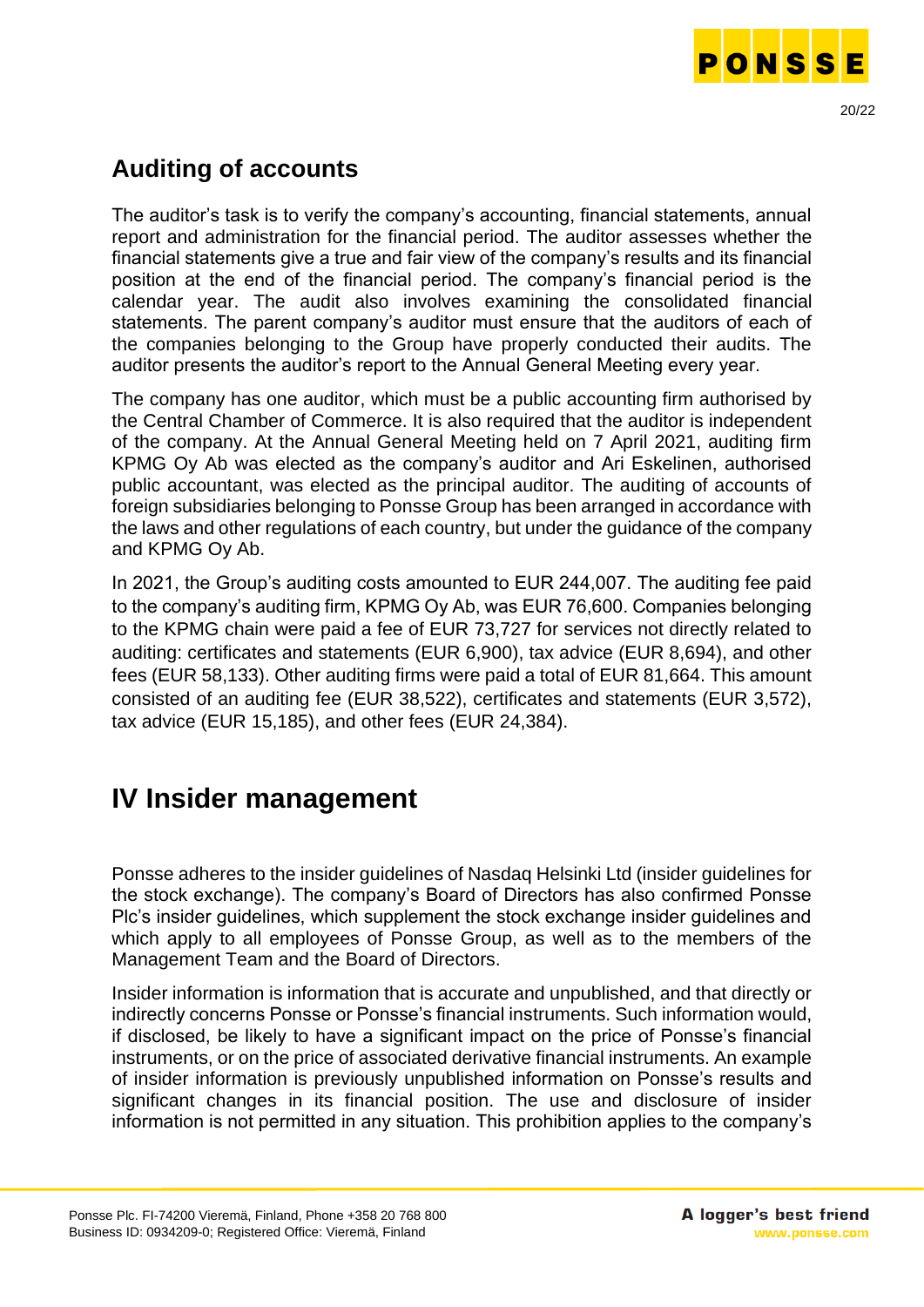

permanent insiders and also to all persons who possess insider information, regardless of where or how that information was obtained. The disclosure of insider information and the postponement of any such disclosure are discussed in Ponsse Plc's disclosure policy, which is approved by the Board of Directors. The policy is available on the company's website.

### <span id="page-20-0"></span>**Ponsse's insider lists**

With the entry into force of the European Union market abuse regulation on 3 July 2016, the conditions for insider dealing have changed. As a result of these changes, Ponsse Plc no longer has public insiders, nor does it maintain a permanent companyspecific insider register. For this reason, the information on the company's website concerning the insider register has not been updated since 2 July 2016.

Insider lists are key instruments for the regulation of insider administration, and they must be maintained regarding permanent and project-specific insiders. Permanent insiders have a continuous access to all insider information on Ponsse as a result of their position or work. Permanent insiders include the members of the Board of Directors, the President and CEO, the deputy CEO, the CFO, the internal auditor, the secretary of the Board of Directors, and the executive assistant. Project-specific insider lists include those who have access to insider information in conjunction with a certain project.

## <span id="page-20-1"></span>**Disclosure obligation for executives and related parties**

Ponsse's executives and their related parties are obligated to notify Ponsse and the Finnish Financial Supervisory Authority of transactions they have made with the company's financial instruments. Executives include the members of the Board of Directors, the President and CEO, and the members of the Management Team. The disclosure obligation also applies to the related parties of executives. Transactions must be reported to the company and to the Financial Supervisory Authority without delay, and no later than within three (3) business days of the transaction. The company will publish any reports received as stock exchange releases no later than within two (2) business days after receiving the report.

## <span id="page-20-2"></span>**Trading restrictions**

No members of Ponsse's senior management are permitted to carry out transactions with Ponsse's financial instruments, either directly or indirectly, either on their own